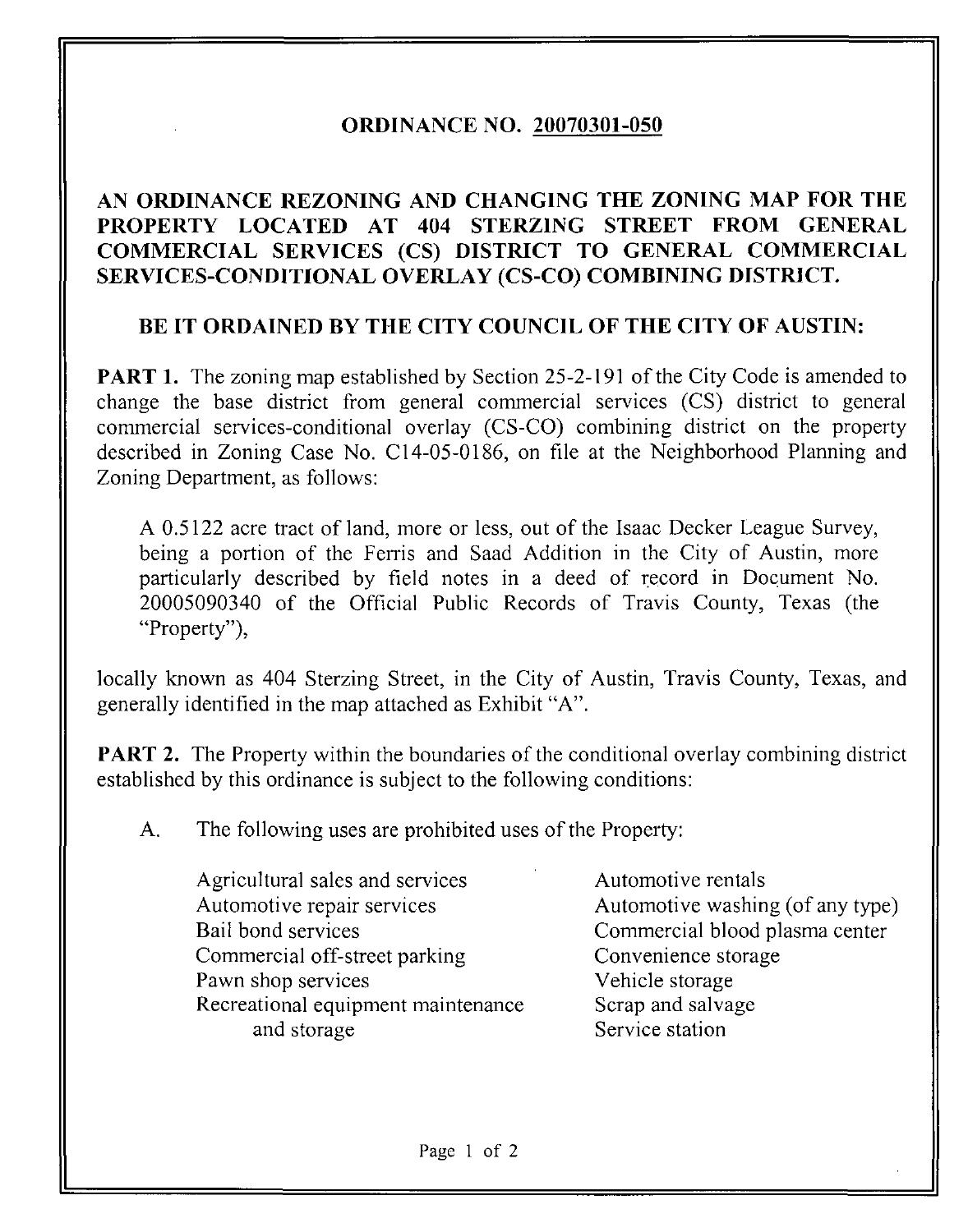- B. A non-residential use of the Property may not exceed 10,000 square feet of gross floor area.
- C. A site plan or building permit for the Property may not be approved, released, or issued, if the completed development or uses of the Property, considered cumulatively with all existing or previously authorized development and uses, generate traffic that exceeds 650 trips per day.

Except as specifically restricted under this ordinance, the Property may be developed and used in accordance with the regulations established for the general commercial services (CS) base district and other applicable requirements of the City Code.

PART 3. This ordinance takes effect on March 12, 2007.

| PASSED AND APPROVED |                                    |               |                                               |
|---------------------|------------------------------------|---------------|-----------------------------------------------|
| March 1             | , 2007                             | $\frac{8}{8}$ | Will Wynn<br>Mayor                            |
| <b>APPROVED:</b>    | David Allan Smith<br>City Attorney | ATTEST:       | $\mho_{c}$<br>Shirley A. Gentry<br>City Clerk |
|                     |                                    |               |                                               |
|                     |                                    |               |                                               |
|                     |                                    | Page 2 of 2   |                                               |